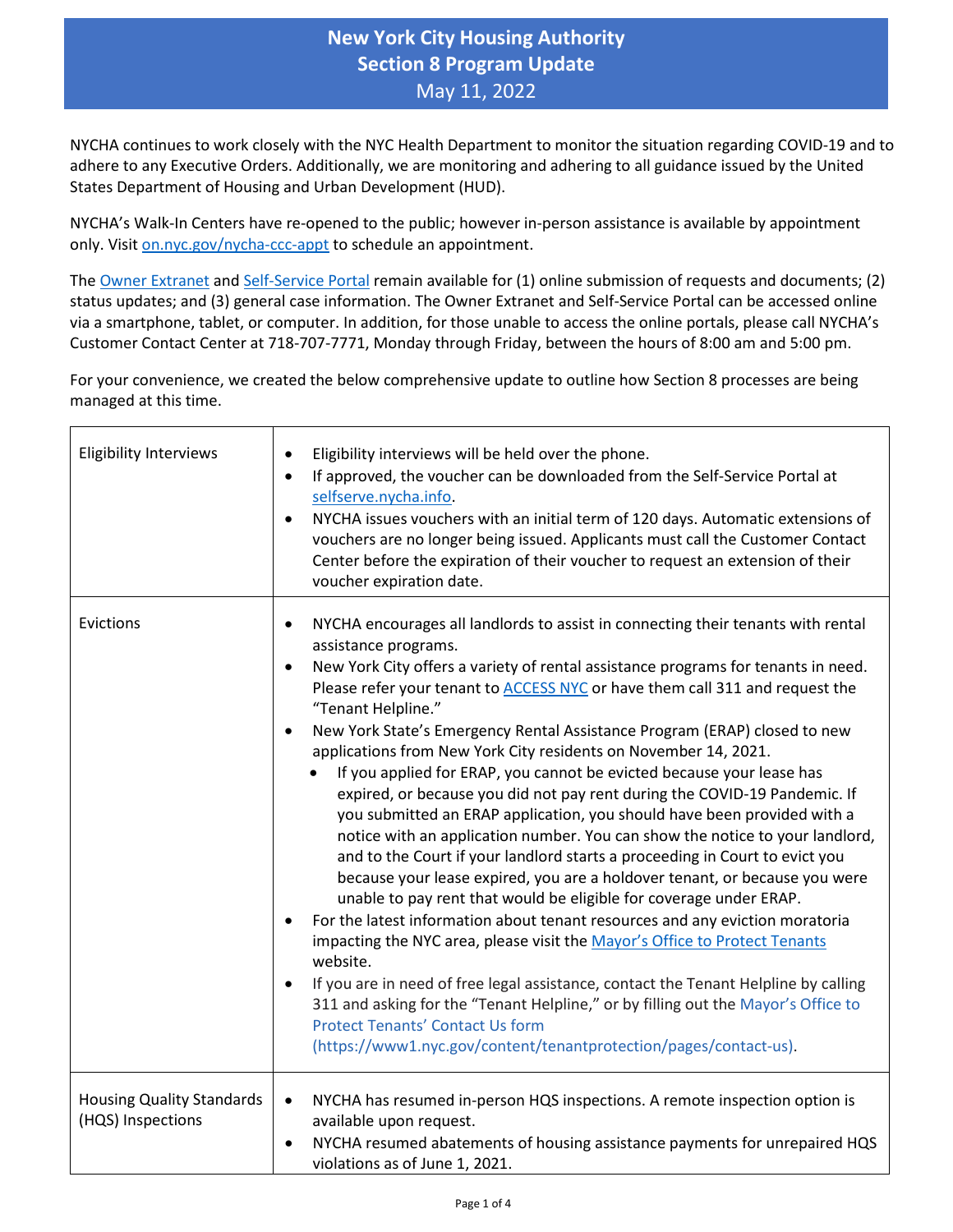|                                                                              | NYCHA will accept an owner's Certification of Completed Repairs NE-2, NYCHA<br>form 059.307, for inspections that initially failed only for non-life-threatening<br>conditions.<br>NYCHA will temporarily accept, until further notice, an alternate form of verifying<br>$\bullet$<br>completed repairs for life-threatening ("24-hour") HQS violations for inspections<br>conducted 12/31/19 or later. Please note that NYCHA may conduct random<br>quality control inspections to confirm repairs.<br>Please refer to the Frequently Asked Questions on Temporary Program<br>٠<br>Changes to Housing Quality Standards for more information. |
|------------------------------------------------------------------------------|-------------------------------------------------------------------------------------------------------------------------------------------------------------------------------------------------------------------------------------------------------------------------------------------------------------------------------------------------------------------------------------------------------------------------------------------------------------------------------------------------------------------------------------------------------------------------------------------------------------------------------------------------|
| <b>Informal Conferences</b>                                                  | Informal conferences requested will be held over the phone.                                                                                                                                                                                                                                                                                                                                                                                                                                                                                                                                                                                     |
| Lease Renewals &<br>Contract Rent Changes,<br><b>Eviction Certifications</b> | Submissions are accepted via the Owner Extranet.                                                                                                                                                                                                                                                                                                                                                                                                                                                                                                                                                                                                |
| Owner Incentive Program<br>for Rentals                                       | The Owner Incentive Program for Rentals has expired.                                                                                                                                                                                                                                                                                                                                                                                                                                                                                                                                                                                            |
| Owner Incentive Program<br>for Assistance with Annual<br>Recertifications    | The Owner Incentive Program for Assistance with Annual Recertifications has<br>expired.                                                                                                                                                                                                                                                                                                                                                                                                                                                                                                                                                         |
| Owner Incentive Program<br>for Repayment<br>Agreements                       | The Owner Incentive Program for Repayment Agreements has expired.                                                                                                                                                                                                                                                                                                                                                                                                                                                                                                                                                                               |
| <b>Brokers Fee Incentive</b><br>Program                                      | The Brokers Fee Incentive Program has expired.<br>$\bullet$                                                                                                                                                                                                                                                                                                                                                                                                                                                                                                                                                                                     |
| <b>Ownership Changes</b>                                                     | Ownership changes, including changes in address and direct deposit, can be<br>submitted via mail (address listed below), fax at 1-866-794-0744, and email at<br>s8.vcu@nycha.nyc.gov. Address changes and direct deposit updates can also be<br>submitted online via the Owner extranet.                                                                                                                                                                                                                                                                                                                                                        |
| Reasonable<br>Accommodations                                                 | Reasonable accommodations can be requested via the Self-Service Portal<br>$\bullet$<br>(selfserve.nycha.info) or by calling NYCHA's Customer Contact Center at 718-707-<br>7771.                                                                                                                                                                                                                                                                                                                                                                                                                                                                |
|                                                                              | As of September 1, 2021, NYCHA resumed normal processing timelines for<br>$\bullet$<br>reasonable accommodations requests.                                                                                                                                                                                                                                                                                                                                                                                                                                                                                                                      |
|                                                                              | NYCHA will provide other accommodations, as required, to obtain documents by<br>$\bullet$<br>granting additional extensions of time to obtain supporting documentation or<br>obtaining medical verification by email or by phone.                                                                                                                                                                                                                                                                                                                                                                                                               |
|                                                                              | To help expedite processing, NYCHA is not requiring any supporting<br>$\bullet$<br>documentation for the following accommodations: Voucher Extensions and<br>Requests for 5-borough or Portability Transfers (over 10 months after Lease Up<br>date).                                                                                                                                                                                                                                                                                                                                                                                           |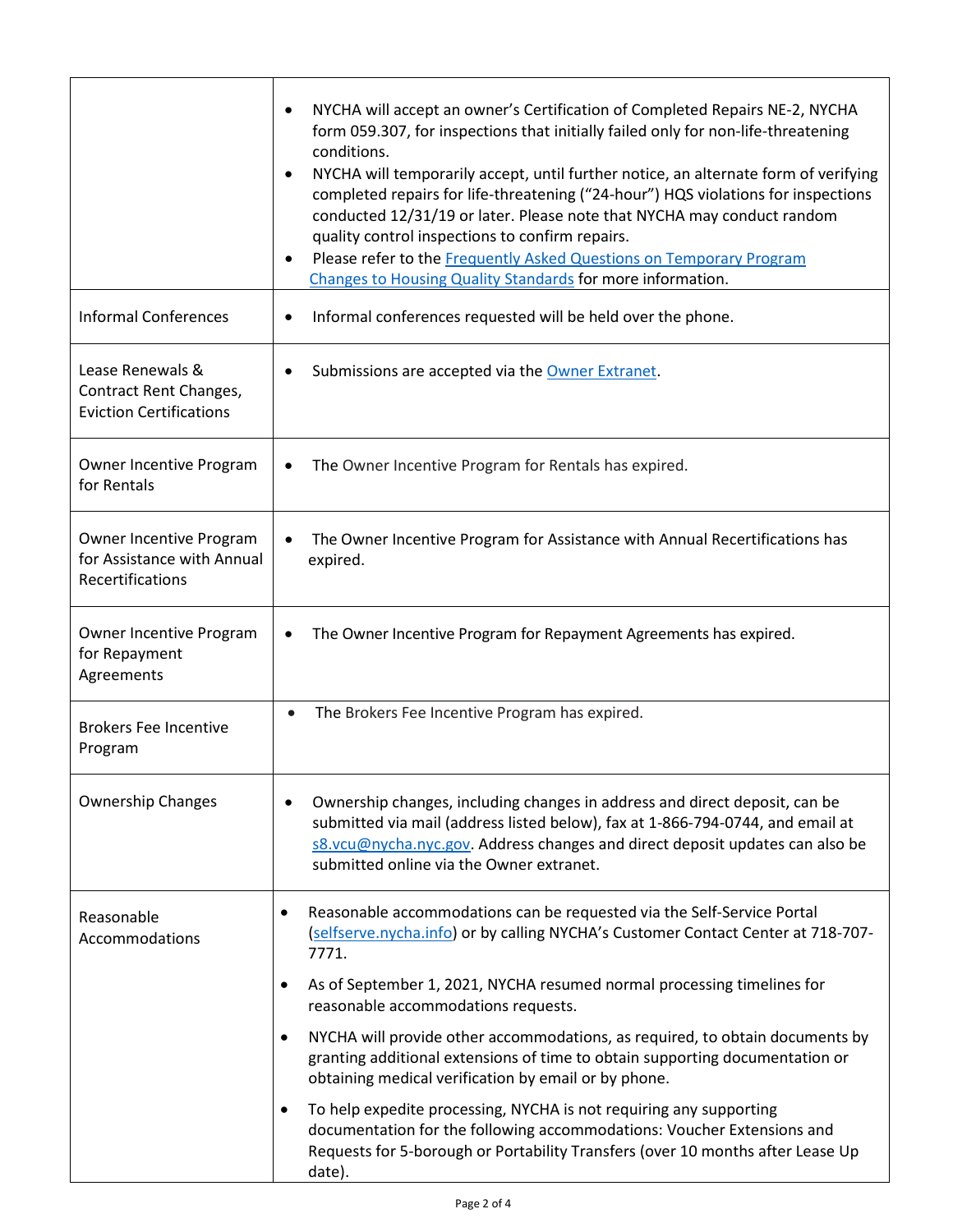| Recertifications            | Loss of income can be reported via the Self-Service Portal (selfserve.nycha.info);<br>٠<br>the PO Box noted below for Annual Review (AOI) Documents; or by calling<br>NYCHA's Customer Contact Center at 718-707-7771.<br>Annual Recertification is still a program requirement.<br>$\bullet$<br>Supporting documentation is still necessary for completion of an Annual<br>Recertification. However, in the absence of pay stubs and/or employer letters,<br>NYCHA will accept self-certification of income.                                                                                                                        |
|-----------------------------|--------------------------------------------------------------------------------------------------------------------------------------------------------------------------------------------------------------------------------------------------------------------------------------------------------------------------------------------------------------------------------------------------------------------------------------------------------------------------------------------------------------------------------------------------------------------------------------------------------------------------------------|
| Rental Package Returns      | Rental packages will be accepted via mail (address listed below) or email at<br>s8.rtu@nycha.nyc.gov. If you mail your rental package, please call NYCHA's<br>Customer Contact Center at 718-707-7771 to confirm that NYCHA has received<br>the rental packet.<br>NYCHA will accept rental packages for Family Unification Program (FUP) youth up<br>to the age of 24.                                                                                                                                                                                                                                                               |
| <b>Restoration Requests</b> | NYCHA will continue to process restoration requests. Requests can be made by<br>$\bullet$<br>calling NYCHA's Customer Contact Center at 718-707-7771.                                                                                                                                                                                                                                                                                                                                                                                                                                                                                |
| <b>Transfer Requests</b>    | Transfer requests are being processed. However, there will be a delay in receiving<br>$\bullet$<br>transfer vouchers in the mail. Please periodically check the Self-Service Portal,<br>where you will be able to print vouchers, if possible.<br>NYCHA issues a transfer vouchers with an initial term of 120 days. As of<br>September 1, 2021, automatic voucher extensions are no longer being issued.<br>However, participants may call the Customer Contact Center to request an<br>extension of their voucher.<br>To request an additional voucher extension, please call the Customer Contact<br>٠<br>Center at 718-707-7771. |
| Terminations                | NYCHA has resumed termination actions related to annual recertification and<br>inspections. NYCHA will begin enforcement action with the initial termination<br>warning notification, in accordance with NYCHA policy and procedure.<br>All other termination actions related to other program noncompliance matters<br>$\bullet$<br>have also resumed and are processed in accordance with NYCHA policy and<br>procedures.<br>If you have any questions or need assistance, please call the Customer Contact<br>Center at 718-707-7771.                                                                                             |

Note: Please visit the Self-Service Portal and Owner Extranet periodically for status updates and to print any needed documents.

## **Questions?**

Please visit the [Owner Extranet](https://eapps.nycha.info/Owners/login.aspx) for information on inspection results, suspension status, the status of submitted certifications, and more. You may also call the NYCHA's Customer Contact Center at 718-707-7771, Monday through Friday, between the hours of 8:00 am and 5:00 pm.

Mail-in options for Section 8 participants without internet access: